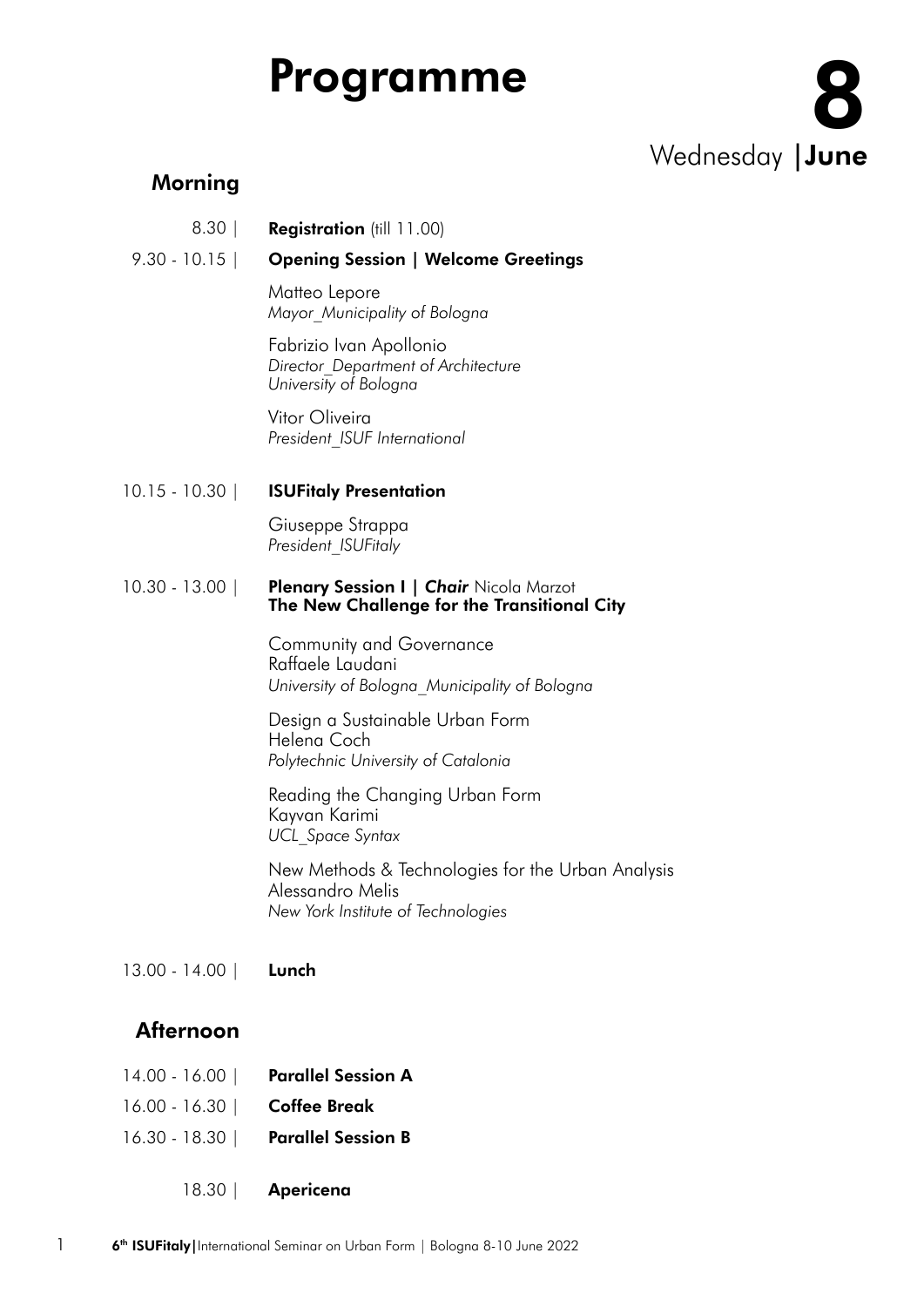

# Morning

|                              | 9.00 - 11.00   Parallel Session C  |
|------------------------------|------------------------------------|
| 11.00 - 11.30   Coffee Break |                                    |
|                              | 11.30 - 13.30   Parallel Session D |

Lunch 13.30 - 14.30 |

## Afternoon

| 14.30 - 16.30   Parallel Session E |
|------------------------------------|
| 16.30 - 17.00   Coffee Break       |
| 17.00 - 19.00   Parallel Session F |